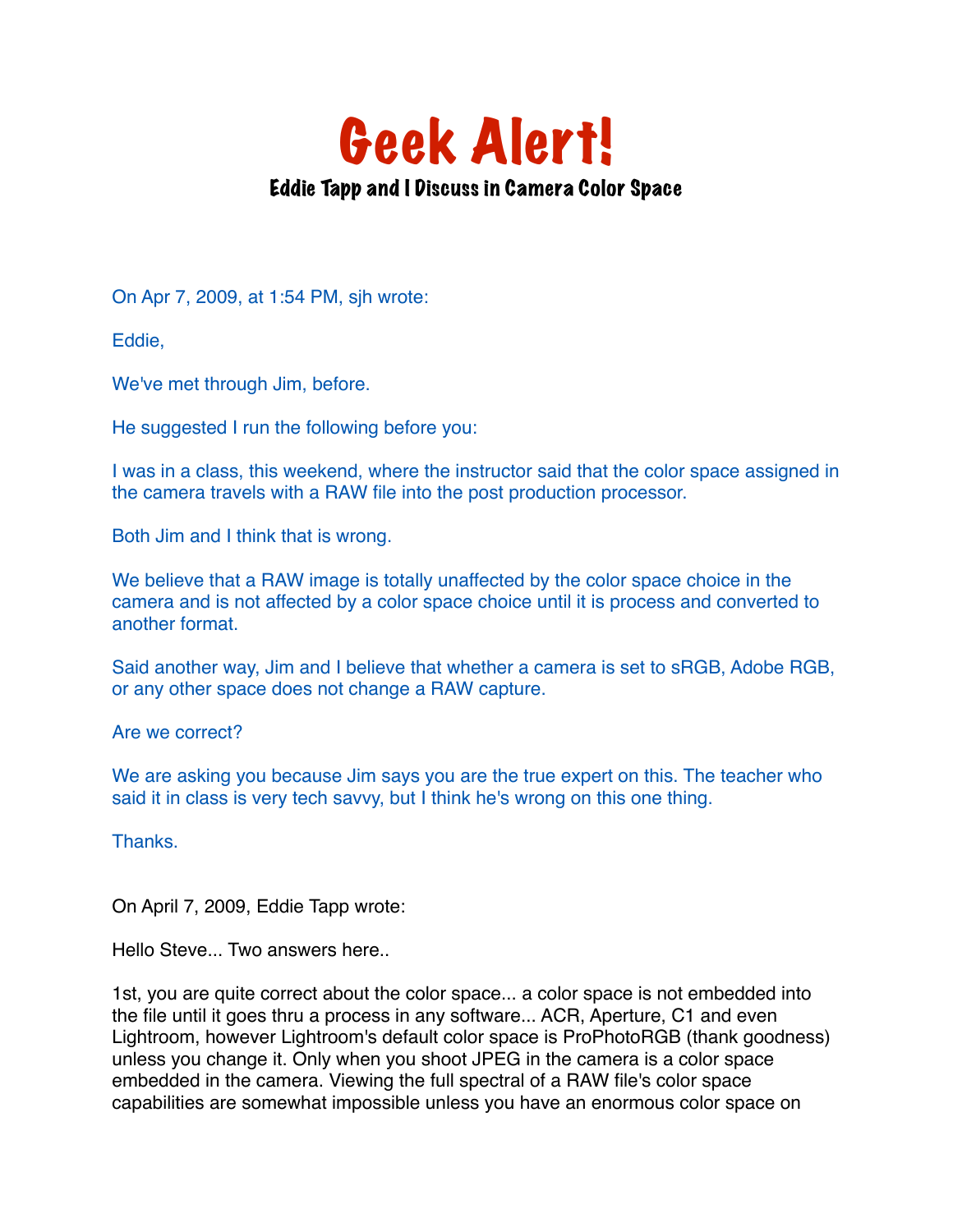your monitor... On the other hand... IF you embed sRGB, it's much easier to see the full spectral of the files colors... (thought I'd throw in a little extra ;)

2nd, for the moment, think of a color space as white balancing... once you white balance the light... when you process the RAW file you can move a slider to change the (color) white balancing, and if you did, this is what I call "re-centering" the color... Look at a camera Matrix settings... contrast, color space, sharpness, look (i.e. portrait, product, landscape etc.) along with setting a custom or preset WB and create a good exposure... and even thou your shooting RAW, these elements have been "centered" for you to start processing work with. This must somehow be what and who ever mentioned about the color space traveling with RAW files... Now, while I'm thinking of it, stop thinking of a color space as white balancing...  $= 0$ )

thank you, Eddie

On Apr 8, 2009, at 9:47 AM, sjh wrote:

Eddie,

I was thinking about your response, yesterday, and want to follow up.

A RAW is a RAW, until it is converted to another format.

Until that time, any processing of the RAW image is done with instruction sets and no pixels are modified or altered.

In the camera, color space, and other modifications do not, in fact, alter the RAW image. However, they will have an impact on the .jpeg the camera produces for use on the LCD and to create the histogram.

However, there are RAW processors, that recognize some of the camera set modifications and -- when you open the image -- apply them, as starting points; they are part of the RAW image instruction set and not one pixel has been modified.

For example, Nikon allows me to pick a color space, sharpen, add D lighting, etc - when I am shooting RAW.

I will see those alterations on the .jpeg on the LCD.

(And, if I shot a .jpeg, the image would be modified to fit those settings.)

AM I RIGHT ABOUT THIS?